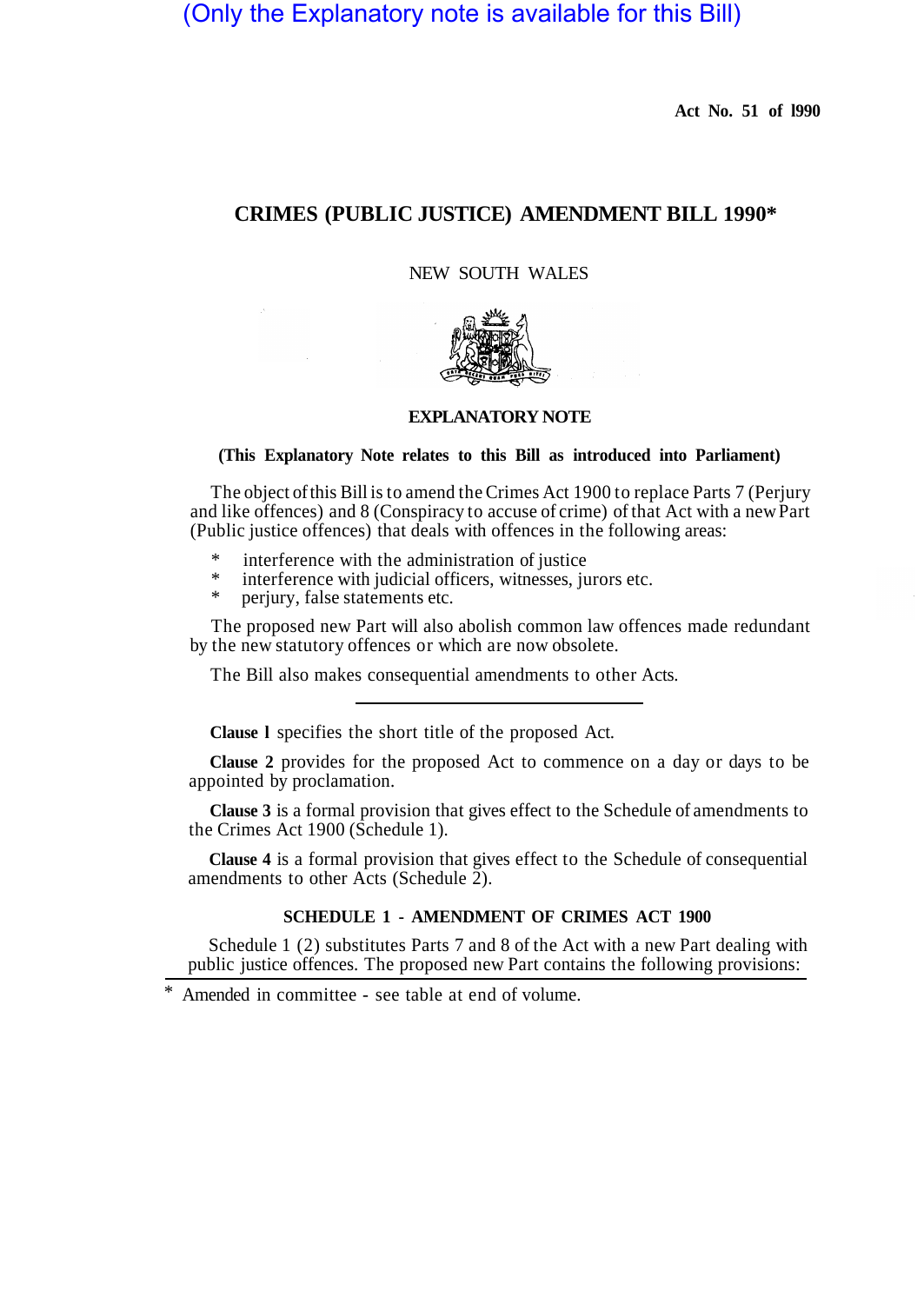### CHAPTER 1 - *Definitions*

Proposed section 311 defines certain expressions used in the proposed Part. An importnat definition is "serious offence" which means an offence punishable by at Ieast 5 years' imprisonment or penal servitude.

Proposed section 312 defines what is meant by "perverting the course of justice".

Proposed section 313 provides that if it is an element of one of the proposed new offences that a serious offence is involved it is not necessary for the prosecution to establish that the accused knew the offence concerned was a serious offence.

#### CHAPTER 2 - *Interference with the administration of justice*

Proposed section 314 creates the offence of falsely accusing another person of an offcnce knowing the person to be innocent (maximum penalty 7 years' penal servitude).

Proposed section 315 creates the offence of doing anything to hinder the investigation of a serious offence, the discovery of evidence of a serious offence or the apprehension of a person for a serious offence (maximum penalty 7 years' penal servitude).

Proposed section 316 creates the offence of failing to bring information concerning a serious offence to the attention of the Police or other appropriate authority (maximum penalty 2 years' imprisonment). If a bribe or other benefit is solicited or accepted for concealing the information, a more serious offence is committed with a maximum penalty of 5 years' imprisonment.

Proposed section 317 creates the offence of suppressing evidence or fabricating or using false evidence (maximum penalty 10 years' penal servitude).

Proposed section 318 creates the offence of making or using a forged official instrument (such as an arrest warrant, a garnishee order or an indemnity from prosecution) intending to pervert the course of justice (maximum penalty 14 years' penal servitude),

Proposed section 319 creates the general offence of perverting the course of justice (maximum penalty 14 years' penal servitude). This offence will apply to conduct not dealt with specifically by another provision of the proposed Chapter.

#### CHAPTER 3 - *Interference with judicial officers, witnesses, jurors etc.*

Proposed section 320 extends the meaning of "giving evidence" in the proposed Chapter to include producing anything to be used as evidence.

Proposed section 321 creates the offence of corruption involving a witness or juror (maximum penalty 10 years' penal servitude).

Proposed section 322 creates the offence of threatening or intimidating witnesses, jurors, judicial officers or public justice officials (maximum penalty 10 years' penal servitude).

Proposed section 323 creates the offence of trying improperly to influence a witness or juror (maximum penalty 7 years' imprisonment).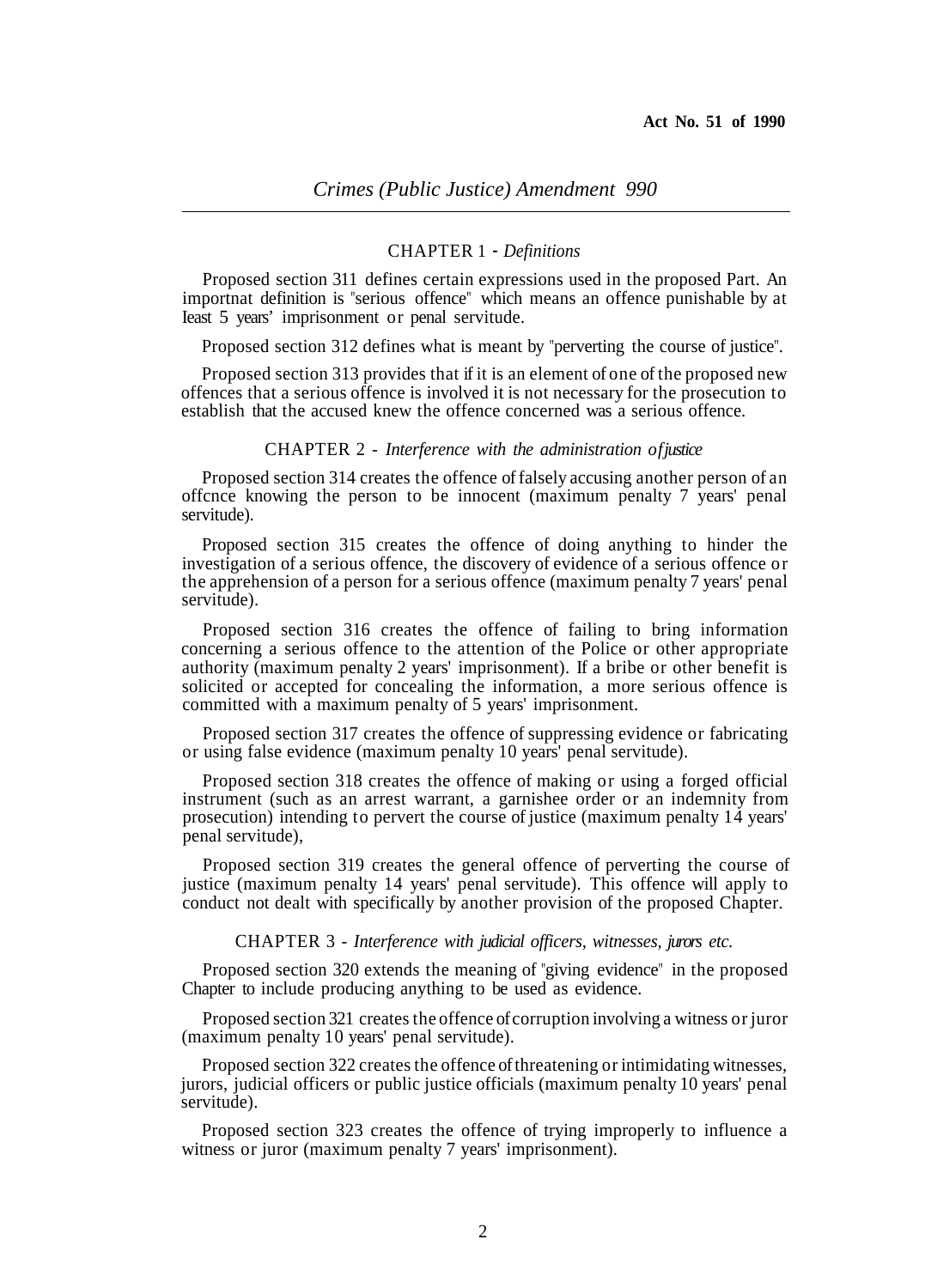Proposed section 324 provides for an increased maximum penalty of 14 years' penal servitude for an offence under proposed section 321, 322 or 323 if it is committed with the intention of procuring the conviction or acquittal of a person of a serious offence.

Proposed section 325 creates the offence of wilfully preventing, obstructing or dissuading a witness from attending as a witness or producing evidence or from attending as a juror (maximum penalty 5 years' imprisonment).

Proposed section 326 creates the offence of threatening or carrying out reprisals against witnesses, jurors, judicial officers or public justice officials (maximum penalty 10 years' penal servitude).

# CHAPTER 4 - *Perjury, false statements etc.*

Proposed section 327 restates the current offence of perjury (the making of a material false statement on oath) and extends the offence so that it covers statements made in connection with judicial proceedings and not just during judicial proceedings as at present (maximum penalty 10 years' penal servitude).

Proposed section 328 creates a more serious offence (maximum penalty 14 years' penal servitude) if perjury is committed with the intention of procuring the conviction or acquittal of a person of a serious offence.

Proposed section 329 is a procedural provision that allows a jury to convict a person charged with perjury of the lesser offence under proposed section 330.

Proposed section 330 restates the current offence of making a false statement on oath knowing it to be false or not believing it to be true.

Proposed section 331 is a procedural provision that deals with the situation of 2 contradictory statements on oath where the jury cannot say which one is false. The jury can still convict of perjury or of an offence under proposed section 330.

Proposed section 332 provides that certain technical and procedural defects do not entitle an accused to acquittal on a charge of perjury or of an offence under proposed section 330.

Proposed section 333 restates the current offence of subornation of perjury, i.e. of procuring, persuading, inducing or otherwise causing a person to commit perjury (maximum penalty 7 years' imprisonment). A more serious offence is committed (maximum penalty 14 years' penal servitude) if subornation of perjury is committed with intent to procure the conviction or acquittal of a person of a serious offence.

Proposed section 334 lists a number of formal and procedural matters that are not to be taken into account for the purposes of offences under the proposed Chapter.

Proposed section 335 restates the current offence of giving false evidence on commission (not on oath) under the Evidence Act 1898 (maximum penalty 5 years' imprisonment).

Proposed section 336 creates the offence of making a false entry in, or making a statement for the purposes of a false entry in, a public register (maximum penalty 5 years' imprisonment).